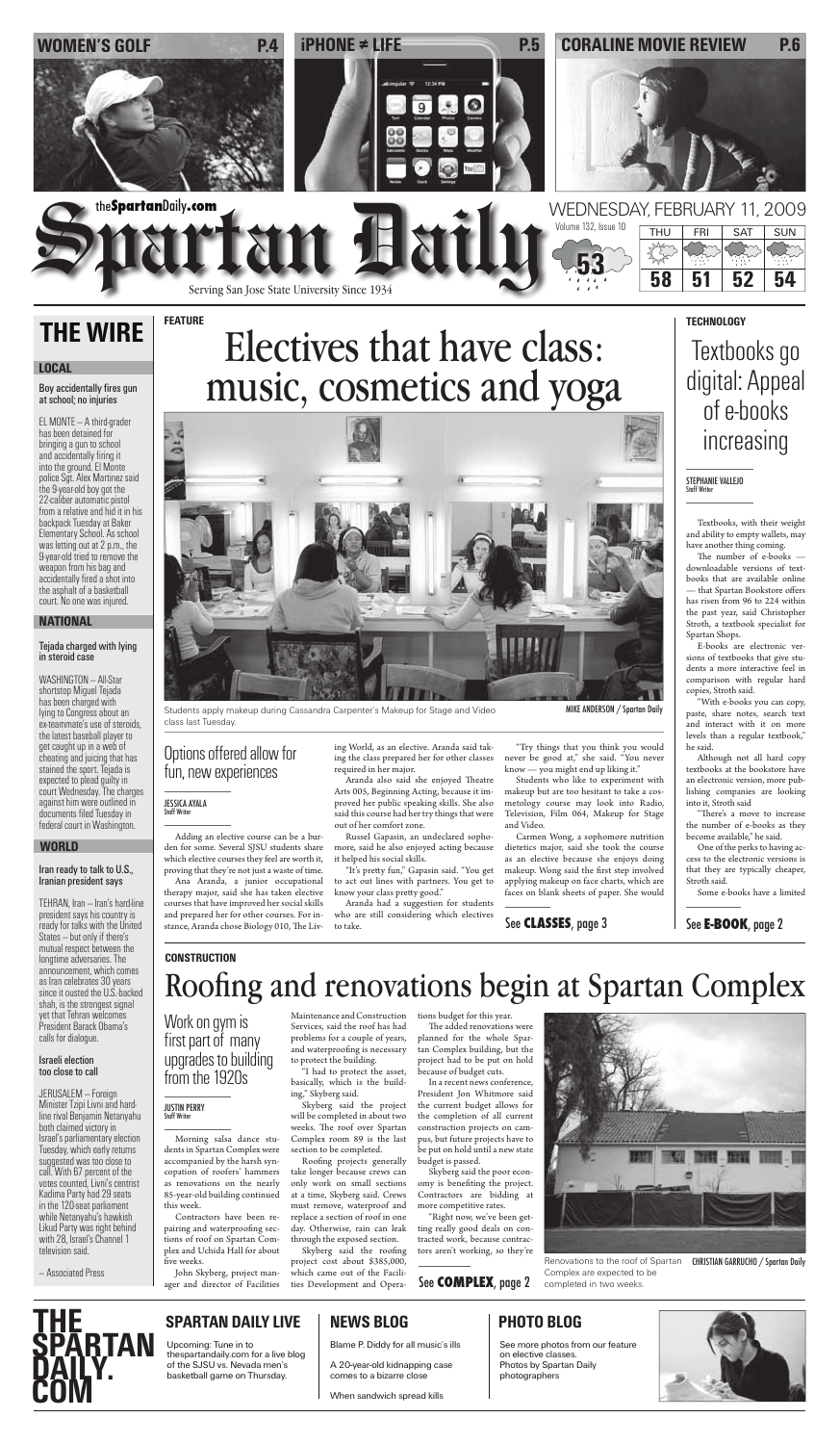ATLANTA — Private lab tests show there may have been salmonella at a second plant operated by the peanut company at the center of a national outbreak, but the potentially tainted products were not sent to consumers, Texas health of-

The Peanut Corp. of America plant in Plainview, Texas, had operated unlicensed and uninspected for nearly four years, heightening food safety concerns already swirling around the company. Although no recalls related to the plant were announced Tuesday, federal inspectors have begun looking for any signs of problems similar to those found at a company plant in Georgia identified as the source of the salbefore reaching the public, state officials said.

monella outbreak.

The company is being investigated in connection with an outbreak that has sickened 600 people and may have caused at least eight deaths. More than 1,840 possibly contaminated consumer products have been recalled in one in one of the largest product recalls ever.

Peanut Corp. temporarily closed the Texas plant Monday night at the request of health officials after tests found "the possible presence of salmonella" in some of its products, the Texas Department of Health said. The Texas plant produces peanut meal, granulated peanuts and dry roasted peanuts. Texas state health officials said that possibly contaminated peanut meal and granulated peanuts had not been sent to customers. Potentially contaminated dry roasted peanuts were shipped to a distributor, but were caught

ficials said Tuesday.

The state's lab results came back negative Tuesday, but McBride said it's possible for one part of a given lot of product to test positive while another part of the same lot tests negative.

The Texas closing came a day after the FBI, which is involved in a criminal investigation into the company, raided the company's Georgia plant and its headquarters in Lynchburg, Va.

The FDA said last week the company knowingly shipped salmonella-laced products from the Georgia plant after tests showed the products were contaminated. Federal law forbids producing or shipping foods under conditions that could make it harmful to consumers' health.

State inspectors pulled samples from the Texas plant Feb. 4, giving half to Peanut Corp. for independent testing and sending half to a state lab, which is common practice, said Doug McBride, spokesman for the Texas Department of State Health Services.

Peanut Corp. received a "presumptive positive" result from a private lab Monday, which strongly indicates salmonella is present but requires further testing to confirm, McBride said.

The project is generally unobtrusive to classes, since workers do not have to enter the building, but noise from the project has been an issue in some of the dance classes held in Spartan Complex room 89.

Chris Pacifico, teaching assistant for some of the salsa dance classes, said the noise from the project has been disrupting classes.

Peanut Corp. closed its plant in Blakely, Ga., last month after federal investigators identified that facility as the source of the salmonella outbreak. Company spokeswoman Amy Rotenberg in an e-mail declined to comment beyond the company's earlier statement Tuesday that said the plant would voluntarily close while state officials investigated.

# PAGE NEWS WEDNESDAY, FEBRUARY 11, 2009 **E-BOOK** Some e-books have time restrictions; books unable to be sold back to bookstore

# **COMPLEX** State budget may jeopardize future renovation plans for Spartan Complex

During their investigation at the Georgia plant, Food and Drug Administration inspectors found roaches, mold, a leaking roof and other sanitation problems. They also found two strains of salmonella. Though different from the outbreak strain, the discovery of the bacteria at the plant signaled a hole in food safety.

FDA inspectors are back at the Texas plant following the private lab results Monday, said Mike Rogers, head of FDA's field investigations. The federal inspectors are going back through the plant more thoroughly to determine whether there are problems similar to those discovered at the Georgia plant, he said.

Rogers said no recalls related to the Texas products were yet planned because it doesn't appear they made it to consumers.

"The price should be the last thing to consider," he said. "Students should think about how their info is being used."

really sharpening their pencils," Skyberg said. "We're getting our best bang for our buck right now during this down time."

"I'd definitely get the electronic one because I never use (the textbooks) or sell them back," she said. "Plus, they're heavy."

Some students learn better with reading texts on their laptops and can learn faster and easier with e-books because they are interactive, Stroth said.

"It's better to have e-books rather than textbooks," he said. "I think it would be more convenient because a lot of the students nowadays are on their laptops."

"It's hard for her (the teacher) to instruct, and hard for everyone to be able to hear what's going on," Pacifico said, "but at the same time I understand because of the fact that the building is old and it should be renovated."

"They have to do it because otherwise, they don't have any time to do it. So we can't do anything about it," said Vy Bui, equipment technician in the Spartan Complex building.

Fortunately, Skyberg said most of the project was completed over winter break, and the roof on Spartan Complex room 89 is nearing completion.

# Second peanut processing plant may have aided in spread of salmonella

Admission is \$5. Contact Gil Villagran gvillagran@casa.sjsu.edu **SLIS Colloquium** 

**Series**

Professor Ken Haycock discusses

"Dual Use Libraries: Guidelines for Success." 12:00 noon in Clark Hall, Room 304. Free admission. Contact Marcia Laughrey at 924- 2490.

#### **Jonathan Ichikawa** A lecture titled "Intuition and Begging the Question." 4:30 p.m. in Dr. Martin Luther King Jr. Library. Contact Bo Mou at 924-4513. **Moonlight Movie Night** This month's movie is "Nick and Nora's Infinite Playlist." 8:30 p.m. at Campus Village Quad. **Discovering Robeson** A presentation about the life of activist Paul Robeson. With writer and performer Tayo Aluko. 7 p.m. in Morris Dailey Auditorium. **Brass Concert** "Student Highlights." 12:30 to 1:15 p.m. at the Music Building Concert Hall. Free admission. For information, call 924-4673. **Pride of the Pacific Islands** Hula and Tahitian practice. 8 p.m. in the Aerobics Room in the **11** Today **13** Friday **12** Tomorrow **16** Monday SPARTA**GUIDE**

Event Center. Contact Kristen Tom at ppi\_sjsu@yahoo.com

Sparta Guide is provided free of charge to students, faculty and staff members. The deadline for entries is noon, three working days before the desired publication date. Space restrictions may require editing of submission. Entries are printed in the order in which they are received. Submit entries online at thespartandaily.com or in writing at DBH 209.



# **Taming The Monkey** Mind

Thoughts come Thoughts go Some finger Some done Half come by will Half without a choice Who is the master of this mind? **Location: Student Union Costanoan Room** Time: 3:30 - 5:30 Date: Wednesday 2/18

The Abbot of Chung Tai Zen Center of Sunnyvale has been invited to give a formal seminar.

Sponsored by the Zen Buddhism Club Meditation sessions every Wednesday 3:30 PM Costanoan.

lifespan. For an example, some only offer 180 days of access in one semester, and students can save money and not have to worry about selling it back.

"I would prefer e-books because it would be cheaper and I wouldn't have to carry around heavy textbooks all the time," said Lindsey Bahn, a freshman liberal studies major. "It's just easier online."

Students can't return an e-book and get their money back the way they could with a hard copy, Stroth said, but it works well for those who don't want piles of books at the end of each semester.

But there is a trade-off to the lower price.

Stroth said the publisers who create e-books made agreements with other publishers to share private information such as phone numbers and e-mail addresses, allowing them to send advertisements.

Students who skim through the privacy section when registering an e-book to their names should be aware of the box that allows publishers to share their information, Stroth said.

Anna Chivers, a senior child development major, said she didn't know about the availability of e-books, and she would have considered buying e-books instead of the hard copies because it would have saved her money.

Omar Mutwakil, a junior civil engineering major, said he agrees that e-books make sense considering the majority of the student body has computer access.

A student said she enjoy the classic method of reading books.

"I like hardcover books because it's more at hand," said Tracey Wong, a freshman psychology major. "If the Internet crashes and you have assignments due, the hardcover book is always there."

One advantage e-books have is that they are Accessible Technology Initiative compliant. According to the ATI Task Force Web site, "the ATI work plan calls for a multi-year approach to ensure that access to technology is achieved in web access, information technology procurement and access to instructional materials." It enables all students, including the disabled, equal accessibility.

"In 2012, all learning material for all students must be equally accessible," Stroth said. "This includes brochures, advertising programs and even syllabi."

It may be a while until the entire bookstore will have Accessible Technology Initiative copies of books, Stroth said. Since there is a multitude of editions and some books are imported, publishers overseas may not know about transferring books to electronic versions.

#### Continued from page 1

#### Continued from page 1

# **CAMPUS**IMAGES



#### Matt Reed, a junior business major, juggles a soccer ball while playing with a group of friends at Tower Lawn during a break from class last Thursday while playing with a group of friends at Tower Lawn during a break from class last Thursday evening. Reed was able to juggle the ball seven times as he tried to pay attention to every move he made.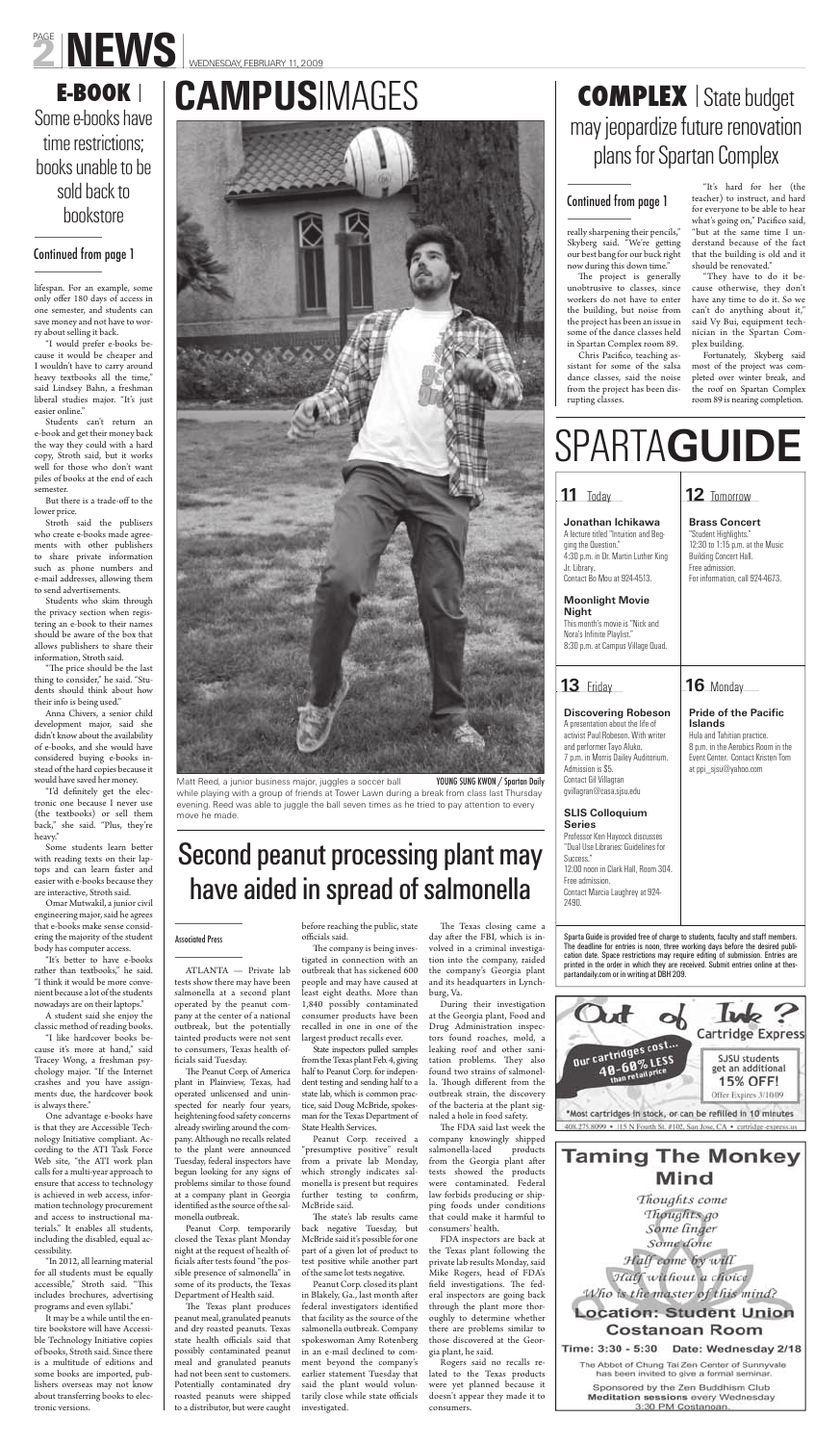# WEDNESDAY, FEBRUARY 11, 2009 **FEATURES**

# **CLASSES** Student: being in class for three hours was relaxing

then apply the makeup on herself and eventually on the actors who participated in upcoming SJSU plays. Wong described how her work would be left for her professor to critique.

"If you blended too much she would tell you, or if you didn't put enough makeup on, she would tell you," Wong said.

For students interested in exploring music, Music 120, Worlds of Jazz, is an option.

"The concerts did expand my musical taste," he added.

Bruce Price, a senior civil engineering major, said he took this course as an elective with Francisco, a music lecturer.

He said he discovered a new genre of music, and being in class for three hours was relaxing.

"We had a lot of in-class concerts and if it weren't for that class, I wouldn't have enjoyed the beautiful music," Price said.

Diana Nguyen, a senior nursing major, is also one of the students who has taken the jazz class as an elective.

Nguyen said she enjoyed the open discussions and class involvement.

Price also suggested Technology 198, Technology and Civilization.

He said if it weren't for this course, he wouldn't have taken

the time to learn about the history of technology.

He said he also enjoyed taking it because the course gave him a break from his usual engineering homework, which he said involves dealing with numbers and equations.

For students who want to release stress, Nguyen suggested Kinesiology 061A, Beginning Hatha Yoga.

> A different elective that draws attention to many issues people face today is Psychology 191, Psychology of Prejudice, Nguyen said.

"It has taught me the importance of energy, balance and tranquility in the mind, body and soul," Nguyen said.

For students who want to explore their creative side, Lea Endo, a sophomore occupational therapy major, said she finds that taking an art class can alleviate stress.

> person from a different culture and see what types of discrimi-

> A similar elective that also focuses on important issues in today's society is Anthropology 146, Culture and Conflict.

She is currently enrolled in Art 046, Introduction to Ceramics.

Endo described how this course has a different setting than a course that is in a classroom and involves a textbook.

"It's nice because you get to talk to people and listen to music," Endo said. "It's just so much more relaxing and less stressful."

For students who have no particular interest in sharpening or developing creativity skills, a physical activity class such as Kinesiology 052B, Intermediate Judo, may be a choice.

Hector Fajardo, a junior communication studies major, and Gapasin are both enrolled in the judo course.



Gapasin said judo has taught him "hard work, determination, dedication, good social interaction to excellence."

#### **BRUCE PRICE** senior civil engineering majo

Fajardo, who has been enrolled in judo courses since his freshman year, said, "I recommend many students to take the class because it's fun."

But he said judo has also helped him stay in better

shape. "I was kind of flabby," Fajardo said. "I was out of shape the first semester."

She said she took the course with Neelam Rattan, a psychology lecturer, and she found it worthwhile.

"She taught us that before we start judging people, put yourself in their shoes and see how it would feel," Nguyen said. "And even a lot of people try to disregard the fact that it doesn't exist anymore. It still does, everywhere you go."

Nguyen said this course has made her more open-minded

Some of the assignments involved observing the media and seeing how women and other

ethnic groups are portrayed. She also had to interview a

nation he or she faced.

Lisa Cabalar, a senior nursing major, took this course as management after she took an upper general education Hospitality, Recreation, and requirement.

She said she liked "getting new perspectives of other



Students relax during Junko Linafelter's Kinesiology 061A, Beginning Hatha Yoga class on Monday in the Event Center Sport Club. MIKE ANDERSON / Spartan Daily

cultures and the conflict that is going around at the moment."

Cabalar said one of her assignments was to research a conflict involving an indigenous group.

Students interested in event planning can take a course in the hospitality, recreation and tourism management department.

"One of the most fun projects was that we worked in a group and then our group was supposed to come up with an event," said Nancy Thai, a senior business management major. "So, on the day it's due, we transformed the whole classroom into what it would be like to hold the event."

Some other skills she said she picked up along the way were how to network and how to present herself.

Thai said she soon decided to minor in hospitality Tourism Management 140, Conference and Convention Management.



"We had a lot of in-class concerts and if it weren't for that class, I wouldn't have enjoyed the beautiful music."

#### Continued from page 1

Aviva Mapgaonkar, a senior microbiology major, works on a project for her Introduction to Ceramics course on Thursday afternoon. SANDRA SANTOS / Spartan Daily

The ceramic foot is one of several works students in Art 046 will produce during the semester.

about different cultures.

Cassandra Carpenter (upper right) inspects the work of Kristie Metz, a junior theatre arts major, while Wycee de Vera, a senior computer science major (lower left), and Kimberly Pham, a junior business major, apply makeup during their Radio, Television, Film 064, Makeup for Stage and Video class on Tuesday. MIKE ANDERSON / Spartan Daily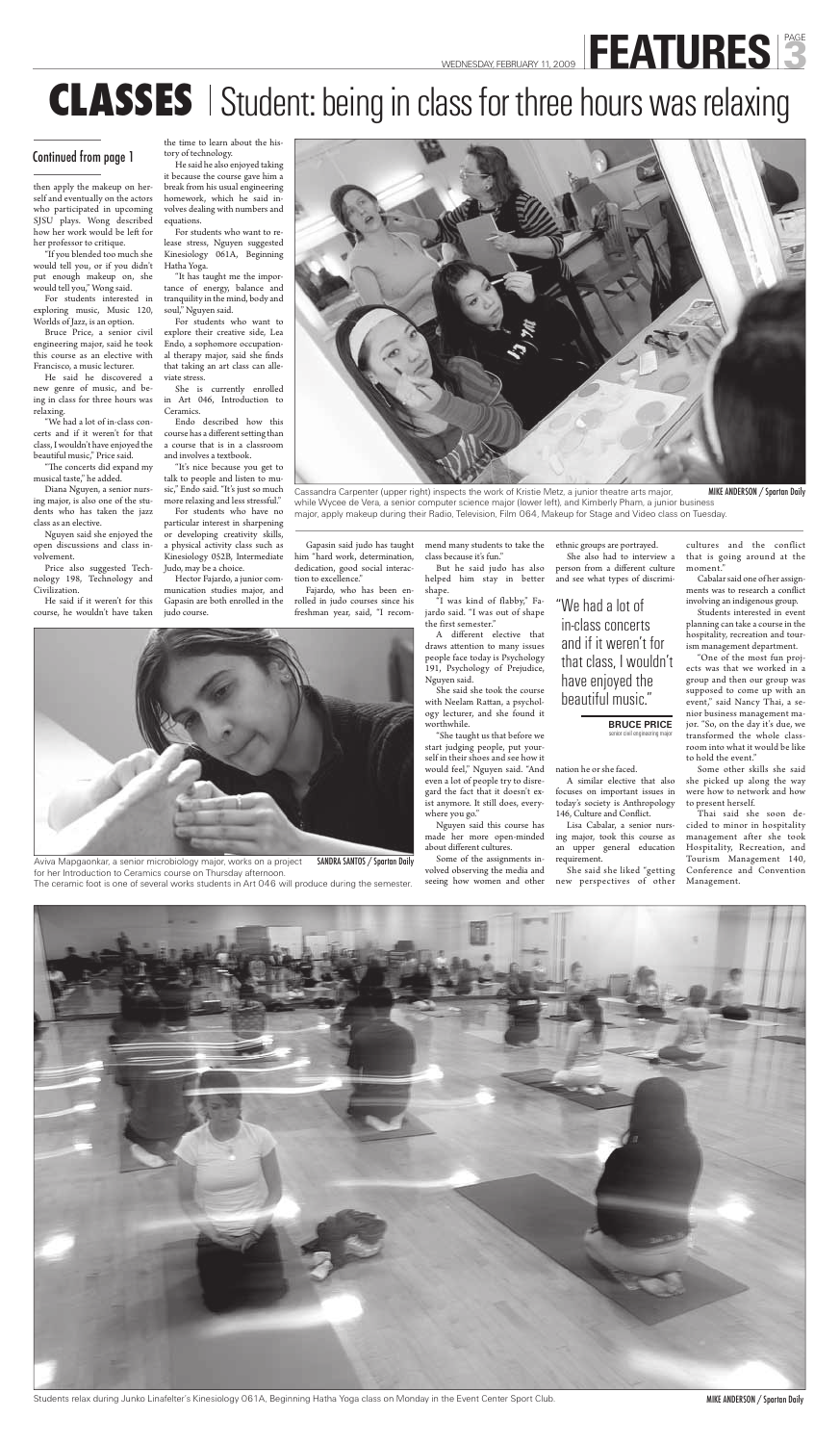# PAGE SPORTS WEDNESDAY, FEBRUARY 11, 2009 Women's golf team swings back into action

## **JULIANNE SHAPIRO**<br>Staff Writer

# **Classifieds**

#### **ROOMMATE WANTED**

**STUDENT WORK (NEAR SJSU)** As featured in the Wall Street Journal in August 2008. \*\$17.70 BASE-appt. \*FLEXIBLE SCHEDULES \*No experience necessary \*Training provided \*Customer sales/ service \*Scholarships awarded annually \*Internships possible \*Some conditions apply \*All majors may apply CALL FOR INTERVIEW (408) 866-1100 (650) 940-9400 (510) 790-2100 www.workforstudents.com/ sisu

8 3

4 6

9  $\overline{2}$ 

6 9

1

5 8

 $\overline{2}$ 1 9  $\overline{4}$ 3 5

 $\overline{7}$ 5 6  $\mathbf{1}$ 8  $9$ 

3

 $\overline{7}$ 

4 8  $\overline{2}$ 

3

 $\overline{4}$ 1

 $\mathbf{1}$ 

5

9

7

3

5  $\overline{4}$ 

8 6  $\overline{7}$ 

7

3  $\overline{2}$ 8

6 9  $\mathbf{1}$  $\overline{2}$ 

 $\overline{2}$ 

7 6 5

7

5 9

 $\mathbf{1}$  $\overline{2}$ 

 $\overline{4}$ 

3

**1 BEDRM AVAIL - MY HOME**  15 min to SJS - North SJ. No Smoking/ Drugs. Rent \$750 Dep: 1,000. Dog, 2 cats in residence. sjcottage@sbcglobal. net

#### **EMPLOYMENT**

**EARN EXTRA MONEY** Students needed ASAP Earn up to \$150 per day being a mystery shopper No Experience Required Call 1-800-722-4791

> **SURVEY TAKERS NEEDED:**  Make \$5-\$25 per survey. www.

GetPaidToThink.com

#### **FOR RENT**

**LRG 2 BDRM** 1.5 Bath. \$1395/ mo. 1/2 Blk to SJSU. Huge Bdrms. Parking. 1 yr lease. (408)309-9554

**2 BDRM 1 BA APT** Walk to SJSU. Off St Prking. \$1100/ mo. \$500 dep. (408) 504-1584

**JR 1BR** From \$ 1025 - 1058

| N. 4th St. Secured Entry,        |
|----------------------------------|
| new paint & carpet, Lg. Eat      |
| in Kitchen, Tall ceilings, New   |
| Windows, 3 blocks from It. rail. |
| For more info, contact Zane      |
| 408.509.1750 or 408.354-         |
| 8910                             |

#### **SERVICES**

#### **FIXLAPTOP.COM BUY SELL REPAIR** Laptop & Parts Repair PC Data Recovery Remove Virus Rental Trade Laptop & Parts (408)469-5999

**TUTORING:** Math, Chemistry, Physics "I make it easy!" Call Jim (307) 699-3392

Each line averages 25 spaces. Each letter, number, punctuation mark, and space is formatted into an ad line. The first line will be set in bold type and upper case for no extra charge up to 20 spaces. A minimum of three lines is required.

Deadline is 10:00 am , 2-weekdays prior to publication.

**MINIMUM THREE LINE CLASSIFIED AD**: DAYS: 1 2 3 4 RATE: \$10.00 \$15.00 \$20.00 \$25.00

\$2.50 EACH ADDITIONAL LINE AFTER THE THIRD LINE.

\$3.00 EACH ADDITIONAL DAY.

• RATES ARE CONSECUTIVE DAYS ONLY. •ALL ADS ARE PREPAID.

• NO REFUNDS ON CANCELLED ADS.

**FREQUENCY DISCOUNT:** 40+ consecutive issues: 10% discount

**SJSU STUDENT RATE: 10% discount. Ads must be placed in person in DBH 209 from 10 AM or 3PM. STUDENT ID REQUIRED.** 

Rate applies to student's individual ads only. Not intended for businesses and/or<br>other persons.<br>Frequency discount does not apply.<br>www.thespartandaily.com

| <b>DISCLAIMER</b>                                                                                     |
|-------------------------------------------------------------------------------------------------------|
| The Spartan Daily makes no claim for products or services advertised below nor is there any           |
| guarantee implied. The classified columns of the Spartan Daily consist of paid advertising and        |
| offers are not approved or verified by the newspaper. Certain advertisements in these columns         |
| may refer the reader to specific telephone numbers or addresses for additional information.           |
| Classified readers should be reminded that, when making these further contacts, they should           |
| require complete information before sending money for goods or services. In addition, readers         |
| should carefully investigate all firms offering employment listings or coupons for discount vacations |
| or merchandise.                                                                                       |

**Need a Roommate? Need a Job? Need a Roommate with a Job?**

6

7



short course of the Villages Golf and Country Club in San Jose on Friday afternoon. Senior Erica Moston follows through after a wedge shot on the

#### **Spartan Daily Classifieds**

## **TODAY'S CROSSWORD PUZZLE**

#### **ACROSS** PREVIOUS PUZZLE SOLVED Link up<br>Chooser's word

| ັ        | <b>OTIODOOL O WOL</b><br>10 Freight hauler |                          |
|----------|--------------------------------------------|--------------------------|
|          | 14 "Dancing Queen"                         | R                        |
|          | pop group<br>15 Pawn takers                | A                        |
|          | 16 Makes bales                             |                          |
|          | 17 Troubles                                |                          |
|          | 18 Hibachi residue<br>19 Como - usted?     | Ļ                        |
| 20       | Seafarer's                                 | U                        |
|          | instrument                                 | R                        |
|          | 22 In the money                            | E                        |
|          | 24 W-2 collectors                          | D                        |
|          | 25 None                                    |                          |
| 30       | 26 Whodunit poison<br>Writes hurriedly     | Α                        |
|          | 34 Bring up                                | M                        |
| 35       | Mid-afternoon                              | Έ                        |
| 37       | Apply paint                                | N                        |
| 38       | Pentagon VIP                               | $1 - 2$                  |
| 40       | 39 Cry of discovery<br>Regret bitterly     | 3                        |
| 41       | Pre-owned                                  | $\overline{\mathcal{L}}$ |
| 43       | Cooking odor                               | $\frac{5}{6}$            |
| 45       | "Hawkeye" Pierce                           | 7                        |
| 46<br>48 | Most uncanny<br>Parboiled                  | 8                        |
| 50       | Spending limit                             | 9                        |
| 51       | Trophy, often                              | 10                       |
| 52       | Patted dry                                 | 11                       |
| 56       | Guest                                      | 12<br>13                 |
| 60       | accommodation<br>Meter maid                |                          |
|          | of song                                    | 21                       |
| 61       | They have nuclei                           |                          |
| 63       | Apple remnant                              | 23                       |
|          | 64 Give off heat                           | 26<br>27                 |
|          | 65 Be generous<br>66 Novelist - Tyler      |                          |
|          | 67 Rx amount                               | 28                       |
| 68       | Social climbers                            | 29                       |
| 69       | Look like                                  | 30<br>31                 |
|          | <b>DOWN</b>                                | 32                       |
|          | 1 Wrench parts                             | 33                       |
|          | 2 Dood instrum                             |                          |

|          |   | F |                                       |   |   |   | S | F |   | Δ |   | Δ |  |
|----------|---|---|---------------------------------------|---|---|---|---|---|---|---|---|---|--|
|          | А | N |                                       |   | Н |   |   | S |   | Ν | ⊢ | M |  |
|          |   |   |                                       |   |   |   |   |   |   |   | S |   |  |
|          |   | ŀ | А                                     | F |   |   |   |   | ⊢ | F |   |   |  |
|          | S | А | G                                     | Ν |   |   |   |   | S | S |   |   |  |
|          | д |   | S                                     |   |   |   | А | M |   |   | c | M |  |
|          | R |   |                                       | S |   |   |   |   |   |   | Ω | А |  |
|          |   | д |                                       |   | S | А | κ |   |   | А | S |   |  |
|          |   | Р |                                       |   |   |   |   |   |   |   |   |   |  |
|          |   | А |                                       | F |   |   |   |   |   |   |   |   |  |
|          |   | C | Α                                     |   |   |   | S | 0 |   |   |   |   |  |
| Δ        | S |   |                                       |   | А |   |   | κ |   |   |   |   |  |
|          | S | F |                                       | д | M | Δ |   |   |   |   |   |   |  |
|          |   | S |                                       | д |   |   |   |   |   | S |   |   |  |
| $2 - 09$ |   |   | C 2009 United Feature Syndicate, Inc. |   |   |   |   |   |   |   |   |   |  |

| Mountain goat<br>36 Letter after pi<br>More spiteful<br>42 Lay down<br>Rapid - system<br>the law<br>Multitude<br>43 Facets<br>"— -la-la!"<br>44 Buttonholes<br>45 Llama cousins<br>Distort, as facts<br>Flower oil<br>47 Munch on<br>49 — Wiederseher<br>Wood finish<br>52 Multiplied<br>Manhattan river<br>53 Airport vehicle<br>Traditional story<br>54 Elevator name<br>Brit's exclamation<br>55 "Jurassic Park"<br>$(2 \text{ wds.})$<br>Prince Valiant's<br>star<br>56 Cement section<br>son<br>57 Fillet a fish<br>Travel choice<br>58 Sea eagle<br>Go at it |
|--------------------------------------------------------------------------------------------------------------------------------------------------------------------------------------------------------------------------------------------------------------------------------------------------------------------------------------------------------------------------------------------------------------------------------------------------------------------------------------------------------------------------------------------------------------------|
| Ms.<br>59 Judge<br>Witherspoon<br>62 Zodiac sign<br>More rational<br>Graph<br>Coal deposits<br><u>Universe</u>                                                                                                                                                                                                                                                                                                                                                                                                                                                     |





The SJSU women's golf team will start the semester with senior Erica Moston as the 46thranked female college golfer in the country, according to Golfweek Magazine.

Moston was the 2007 conference player of the year and finished 13th at the NCAA Western Regional Tournament, resulting in an appearance at the NCAA Championships last year.

"During the fall semester, she was phenomenal," said head coach John Dormann. "In every round but one, she was even par or better."

The first tournament of the semester is the 54-hole Aztec Invitational, from Feb. 15 to Feb. 17, in Chula Vista. It is the first of four the team is scheduled to compete in before the start of the Western Athletic Conference Championships in April.

"Every semester is always a little nerve-wracking,"

Dormann said. "You're not quite sure what's going to happen. You're just kind of hoping everyone plays the way they're capable of playing."

Moston said she is looking forward to starting the semester in Southern California.

"It's nice to get away," she said. "We still have to study while we're there, but it's just fun."

Dormann also said his team may face some competitors at the Aztec Invitational that may be in the running for postseason play, such as the University of San Francisco.

Sophomore Katrina Delen-Briones said she is excited to be back in the lineup after recovering from muscle tightness in her lower back that caused her to withdraw and miss a tournament at the end of last semester.

She said the injury is no longer bothering her.

Delen-Briones said the goals for the team this season are to play better or equal to last semester while staying positive on the course.

"We want to finish top five in every tournament," she said.

The team finished no lower than fifth in every tournament last semester.

Dormann said his goals for the team are: be consistent in every tournament; win the WAC Championship; and make it to postseason competition.

He also said that freshman Madeleine Ziegert, from Sweden, is a blossoming player to watch.

"She did a good job last semester, but right now she's number one on the team in qualifying so far this semester," he said. "If she starts delivering really good scores like she does in practice now, we could be a very good team."

Dormann said the team is working more on its short game performance to prepare for the season, and that he will continue with his positive coaching philosophy.

"We work a lot on the short game, chipping and putting," he said. "Those areas really focus hard on that, because those are the two areas of the

golf game where you can really save shots."

Delen-Briones said the tually rely on," she said, "so at

to the roster. "We have more people to ac-

team added more depth least now we have seven."

Moston also said that it was nice to have more players qualifying, since it makes the game more competitive.

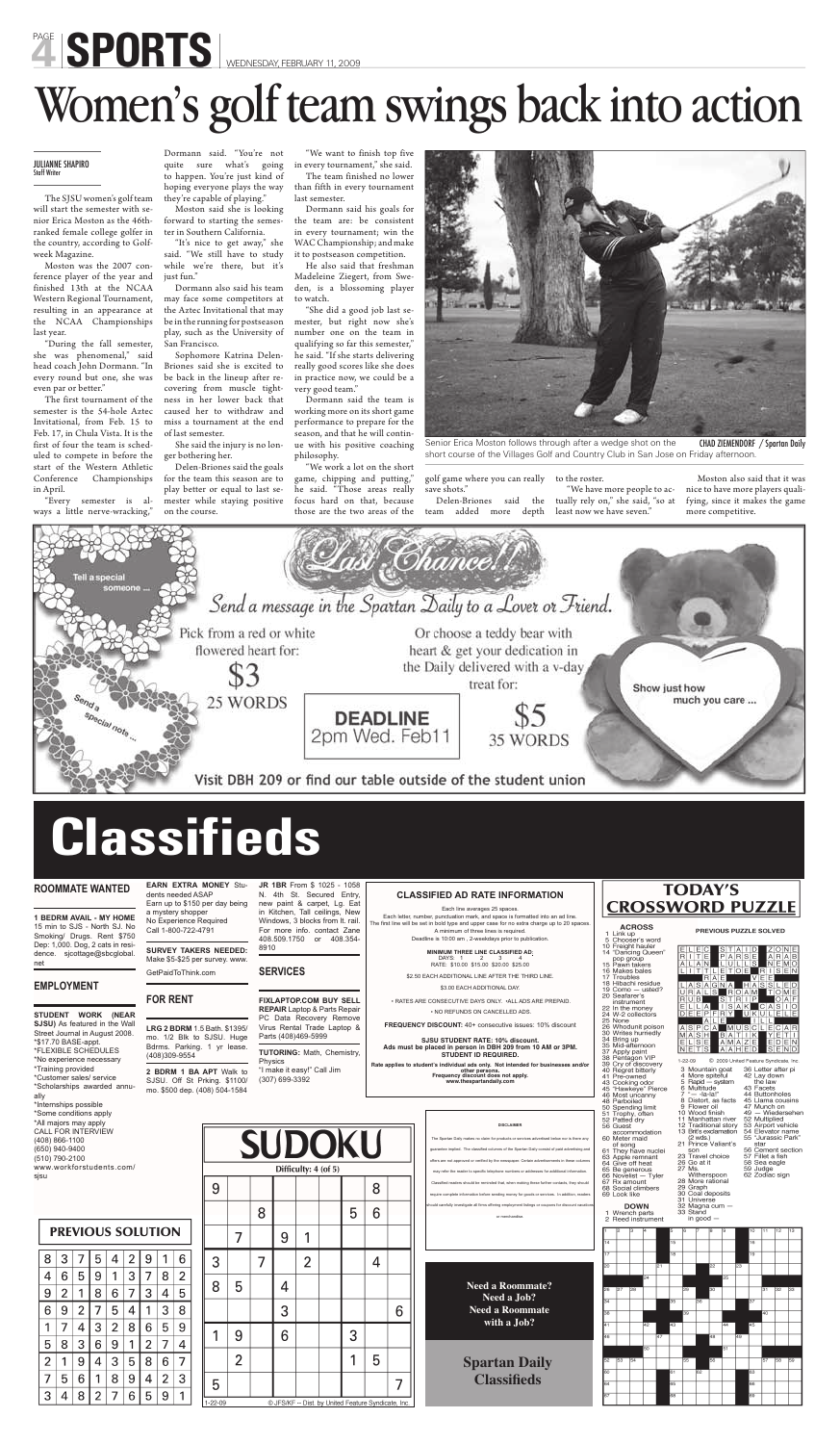Why not read a little deeper into Mr. Good Book? Look at some of the more inconvenient, early conventions — the ones that not even the most crazed religious zealots still follow. The ones that are forgotten because, like most religions, they no longer make any sense in a modern society.

An example: in chapter five, the sin of swearing an oath to do evil or good, yes, good, can be corrected by killing a female lamb, then sprinkling its blood around the altar. Naturally, that alone is not enough to bribe forgiveness of such a huge sin. The worthless rump fat and the kidneys must be burned as well. Hmmm, makes sense to me.

Have you made any burnt offerings to God lately?

the Bible, insists that every kind of sin has a recipe for forgiveness.

> The faithful have broken away from these passages because they are ancient anchors, hopelessly devoid of any connection to contemporary reality. These first steps were taken generations ago. Just as the sun once circled the Earth, the absurdity of religion is being exposed tenet by hollow tenet.

But the joke is on us. The man behind the curtain has long since turned to scattered dust.

What about all that delicious lamb meat? Well those hardworking priests at the temple are then commanded to enjoy a free lunch. They certainly do deserve a reward. After all, they had to take the time to make up all these rules. Oh wait, they were just following what God told them. The fact that nearly every forgiveness offering results in free meat, oil and grain is just a coincidence.

Leviticus, the third book of As long as they are heathens from surrounding countries, Leviticus chapter 25 conveys full right to own slaves. Israelites however, are not to be sold as slaves. That's the word of God. The fact that Israelites wrote the rules that exempt them from servitude is another coincidence.

Getting older, for as long as I can remember, has been undesirable.

And who does this Abraham Lincoln think he is? His flesh certainly blisters and chars in the lake of fire for taking away our God-given right to own slaves.

I was born in America, but my parents still harbor Hindu values. Because I grew up within these two cultures, I've noticed differ-

I welcome anyone who would like to write and defend the merits and necessity of animal slaughter and slavery.

A bit of a confession, though: I have not read the entire Bible. I have read the entire book of Leviticus, and it is this that I base my appraisal of the entire scripture's current relevance.

I was a little unnerved when I saw this. My father's parents have never lived in our home and my mother's parents live in their own home. I don't think I had ever viewed grandparents as being anything more than a burden.

This view has changed in Indian society over the years, I've noticed, and grandparents are also becoming more of a burden than a blessing.

Dove's "Campaign For Real Beauty" is dedicated to changing the lives of 5 million young women around the world by the end of 2010.

But what about older women?

Only one of Dove's many advertisements is dedicated to supporting older women on its Web site.

My mother, who is in her late 40s, dyes her hair to hide a few gray hairs. Having already sprouted some myself, she suggested that I do the same.

According to the Cosmetic

Plastic Surgery Guide Web site, there was a 444 percent increase in total cosmetic procedures since 1997, with an increase in surgical procedures by 119 percent and nonsurgical procedures by 726 percent.

No, it's not a personal trainer. Or a teacher. Or even a person, for that matter.

> Why do we fear age so much? It's because of ads for Revlon's "Age Defying Makeup" line, L'Oreal's "Age Perfect" line for "mature skin" and Maybelline's "Instant Age Rewind" line. They sicken me, especially when women younger than the target audience are modeled in said ads.

About 130 years after his invention, the phone can do everything but kiss a person goodnight. That's a far cry from just talking to someone across town.

I remember when phones were primarily used to talk to people out of reach. I understand it's the 21st century, but why do things have to lose their simplicity to attract people's attention?

The reason is, to be the coolest electronic device out there. But really, it's overkill.

> I see no reason women should hide their age behind walletdraining makeup products.

On their healthcare and fitness application list, there is a free menstrual calendar, inspired by pmsbuddy.com. Women, and possibly their significant others, can keep track of what week the

> "Growing older is about celebrating what you've got, not dwelling on what you've left behind," said Jessica Weiner in her article "Here's to Turning 8!" on Dove's Web site.

Ageism occurs all the time, although it's much more subtle than racism. Ageism, the discrimination of people in a certain age group.

application reads: "Want to bother your co-workers, play tricks on people. your friends or just plain annoy people? This app is for you."

My friend's mother out-swam a high school student who was part of his school's swimming team. Who would have thought a middle-aged woman was capable of that?

What happened to doing it the old fashioned way? Annoying your friends or co-workers with a device that limits you to the sounds already programmed is pretty lame.

> ences in how ageism occurs in American and Indian society.

> In American culture, older people aren't usually "cool" or "hip." They are out of touch with society, wear ugly sweaters and drive with a distinct passion to endanger everyone on the road. They are usually grumpy and hate loud music.

> Now, there are so many different distractions in one little place that a person can avoid contact with other people.

> During a visit to India in 2000, I learned that the elderly lived in the same home as their children (usually their eldest son) and offer their knowledge and experience. The family does not usually feel encumbered by their presence.

When I first saw the Spaniards' picture, I thought, "That's weird." As an afterthought, "That's offensive," popped in my head. Then, I brushed it aside and went on with my life as most people did.

The fact that a lot of people failed to question the pictures is part of the problem. People seem desensitized to these kinds of things when they really shouldn't be. It only gives others permission to make fun of them.

If Spain's basketball team had been severely punished, do you think Miley Cyrus would have risked her multimillion-dollar status to make Chinese eyes in front of a camera? I don't think so. Cyrus knows her piggy bank will survive without any help from Charlotte's web.

The people who supported Spain's basketball team argued that it was a cultural thing. I mean, who knows why the Japanese flash the peace sign in pictures so often?

> A Bollywood movie called "Baghban" details the story of a fictional elderly couple who were split apart and shunted among their four childrens' homes where they were unwelcome and disrespected for six months.

I was disgusted. I can't imagine why anyone would consider treating their parents in such a remorseless manner.

According to the eScholarship Repository Web site, "…selfesteem is relatively high in childhood, drops during adolescence (particularly for girls), rises-gradually throughout adulthood, and then declines sharply in old age."

You can't say, "Eating tacos is part of my culture, so I'm going to disobey the doctor's orders of eating only vegetables to prevent a heart attack."

> Perhaps self esteem declines in old age because of declining health and increased frequency of dependence on others.

The people who defended the basketball players even had the audacity to point out America's shortcomings.

know what the Spaniard did is not as bad as what happened in Iraq." They're comparing Spain's

> Dependence shouldn't be as negative as we make it, though. What is wrong with being able to work together? It is certainly not as lonely as privacy.

racism with America's war? The herring has just turned a bright, tomato red.

Admittedly, the Iraq War has killed thousands in the span of about six years. On the other hand, racism has hurt, beat down and slaughtered unfathomable numbers since the beginning of time. Indeed, racism is the better man.

> Whatever it may be, it surely cannot be as bad as television and movies portray. After all, people are usually afraid of what they have not yet experienced.

> Today, I make my way to old age. Today, I turn 22 years old.

Actually, 22 isn't that old. Today, I turn 22 years young.

It can help you lose weight, level a picture frame, balance your check book, report the news, teach you Spanish and read books.

> Those pictures weren't meant to commend China. Perhaps they weren't meant to be insults, but they certainly weren't compliments either.

#### STEPHANIE VALLEJO<br>Staff Writer Staff Writer

It is the iPhone 3G, which offers more than 15,000 applications for life — so there is nothing else to buy but food, even though the iPhone can show you where to eat, too.

#### **KIMBERLY TSAO** It's Down to This It's Down to This

Alexander Graham Bell would probably blush if he saw what the iPhone applications can help a person do nowadays.

> life as written by those who want to control it. Your body is living in the 21st century, shouldn't your mind, as well?

VANESSA ALESSI, Advertising Director DARREN MITCHELL, Assistant Advertising Director KRISTI RIGGS, Creative Director EMILY JAMES, Assistant Creative **Director** 

mood swings will occur. Something wrong is happening to the world if people are re-

lying on their phones to keep up with their menstrual cycles. The iPhone does almost everything, so having a brain is pointless.

No need to schedule that optometry appointment, there's an "EyeChart" application so one can test him or herself with convenience.

Don't forget to cut up that library card, because there's nothing like curling up with the iPhone and reading an electronic version of "Twilight."

But nothing beats the "Annoyance!" application. It has sounds ranging from nails scratching a blackboard, a hyena laughing, a baby crying and sounds of a person slurping.

An advertisement for this

Completely pointless, but oddly satisfying.

Spartan *Baily* 

> Considering the fact that it's a fairly easy task to annoy a person in general, this application is just another example of how the iPhone and its slew of applications are trying to revolve our lives around their inventions.

> It also takes away the whole reason why a phone was invented in the first place —communication. With so many knick knacks to play with on the phone, it

can limit interaction between

Before there were games on cell phones, people who were waiting in line somewhere had the option of turning to his or her neighbor and starting a conversation.

It's a shame.

Does introducing all these applications for the iPhone really go to help tech-savvy folk stop doing tasks with other tools? Perhaps.

All this is giving me a headache. But no worries, there's an application for that too.

Look into my eyes. They're pretty small, aren't they?

I guess that's as good a reason as any to make fun of someone.

Photos of Miley Cyrus (aka Hannah Montana) donning the "slant-eye" pose have surfaced recently, and during the 2008 Olympics, Spain's basketball team made the "Chinese eyes" for an ad campaign.

Perhaps it won't be today or tomorrow. Perhaps it won't be about the size or shape of their eyes. What is certain is that people will jump at the chance to mock someone if they know no one is going to ruin their fun.

I've seen people outgrow their teasing ways, but do we really want to wait that long? Do we want to take that chance rather than doing something about it now?

Nonetheless, in a Los Angeles Times blog entry on the subject, a commenter named Katherine wrote, "Just because an action is not recognized by a culture as offensive, does not mean it's OK. It just means you haven't caught up with the rest of the world who sees it for what it is."

I realize that some things are unique to a culture and shouldn't be infringed upon by outsiders. That does not apply here. Saying that something is part of a culture doesn't immediately grant people immunity from their actions.

For instance, on the same blog, Anthony wrote, "We all

I know it's possible that I'm making a big deal out of nothing. As inconsiderate as it is, people who pose with Chinese eyes may just be doing it for fun — or they're really drunk.

However, Marcus, another commenter on the blog entry, wrote that the pictures were "intended to be friendly and salute a nation that is organizing a fantastic Olympic event." Please.

Who says, "We want to salute China because they're fantastic event planners," and then goes ahead and pulls up the corner of their eyes for a photo?

Don't pretend otherwise, because Chinese eyes aside, you'll just look like an idiot.

Stephanie Vallejo is a Spartan Daily staff writer.

# Society is indifferent to racism



Kimberly Tsao is a Spartan Daily features editor. "It's Down to This" appears every Wednesday.

Old Testament hypocrisy



**CHRIS CURRY** For Those About to Read <u>For those about to Read</u>

It seems to me that there are a lot of pickers and choosers in the world. Poets and preachers shuffle through the pages of the Bible, picking and choosing what suits them best, like shoppers at a clearance rack. Did you find something that fits?

# Life shouldn't revolve around the iPhone

KAAJAL MORAR Both Sides of the Coin

What a drag it is getting old

> Kaajal Morar is a Spartan Daily features editor. "Both Sides of the Coin" appears every other Wednesday

I also realize that using one chapter in the Bible to condemn all religion is quite a jump, but Leviticus is a choice example from an age of rampant ignorance. It is to this age that the pillars of a vast majority of the world's religions date.

See religion for what it truly is: An evocation of how to live your Chris Curry is a Spartan Daily arts & entertainment editor. "For Those About to Read" appears every Wednesday.

Dwight Bentel Hall, Room 209 One Washington Square San Jose, CA 95192-0149

News: 408-924-3281 Advertising: 408-924-3270 Fax: 408-924-3282 News e-mail: spartandaily@casa.sjsu.edu Advertising e-mail: spartandailyads@casa.sjsu.edu

#### **SENIOR EDITORIAL STAFF**

JOHN HORNBERG, Executive Editor TOMMY WRIGHT, Managing Editor CARLOS A. MORENO, Photo Editor JON XAVIER, Online Editor ANDREA FRAINIER, Opinion Editor RYAN BUCHAN, Sports Editor MATTHEW KIMEL, Sports Editor CHRIS CURRY, Arts & Entertainment Editor ALLIE FIGURES, Arts & Entertainment Editor JOEY AKELEY, Multimedia Editor KAAJAL MORAR, Features Editor KIMBERLY TSAO, Features Editor ELISHA MALDONADO, Investigations Editor MEGAN HAMILTON, Production Editor YA-AN CHAN, Copy Editor ANGELO LANHAM, Copy Editor

#### **SENIOR ADVERTISING STAFF**

#### **STAFF WRITERS**

JESSICA AYALA, MARCOS BLANCO, HANK DREW, DOMINIQUE DUMADAUG, KELLY ENOS, JESSICA FROMM, BRETT GIFFORD, MERRIL GUZMAN, ANDREW HERNDON, ELIZABETH KANG, MICHAEL LE ROY, DAN LU, ANDREA MUNIZ, SAMANTHA PATTERSON, JUSTIN PERRY, MINH PHAM, HARVEY RANOLA, SCOTT REYBURN, SAMANTHA RIVERA JULIANNE SHAPIRO, HOLLY SZKOROPAD, STEPHANIE VALLEJO, RALPH WARNER

> **SENIOR STAFF WRITERS** TARA DUFFY DANIELLE TORRALBA DAVID ZUGNONI



**ADVERTISING STAFF** ASHLEY CHAVIRA, DIEP DINH, SAMANTHA INOUYE, KHALID JIVANI, RYAN KINGSLAND, LILIA LUNA, SHOKO MASUDA, RITA MIKHALTCHOUK, NAMPHUONG VAN

#### **ILLUSTRATOR** CARTY SEWILL

**PHOTOGRAPHERS** MIKE ANDERSON STEFAN ARMIJO SANDRA SANTOS YOUNG-SUNG KWON

**ADVISERS**

RICHARD CRAIG, News MACK LUNDSTROM, News JAN SHAW, News MICHAEL CHEERS, Photojournalism TIM HENDRICK, Advertising TIM BURKE, Production Chief TIM MITCHELL, Design JOHN SHRADER, Multimedia

#### **OPINION PAGE POLICY**

 Letters to the editor may be placed in the letters to the editor box in the Spartan Daily office in Dwight Bentel Hall, Room 209, sent by fax to (408) 924-3282, e-mailed to spartandaily@casa.sjsu. edu or mailed to the Spartan Daily Opinion Editor, School of Journalism and Mass Communications, San Jose State University, One Washington Square, San Jose, CA 95112-0149.

 Letters to the editor must contain the author's name, address, phone number, signature and major. Letters become property of the Spartan Daily and may be edited for clarity, grammar, libel and length. Only letters of 300 words or less

will be considered for publication. Published opinions and advertisements do not necessarily reflect the views of the Spartan Daily, the School of Journalism and Mass Communications or SJSU. The Spartan Daily is a public forum.